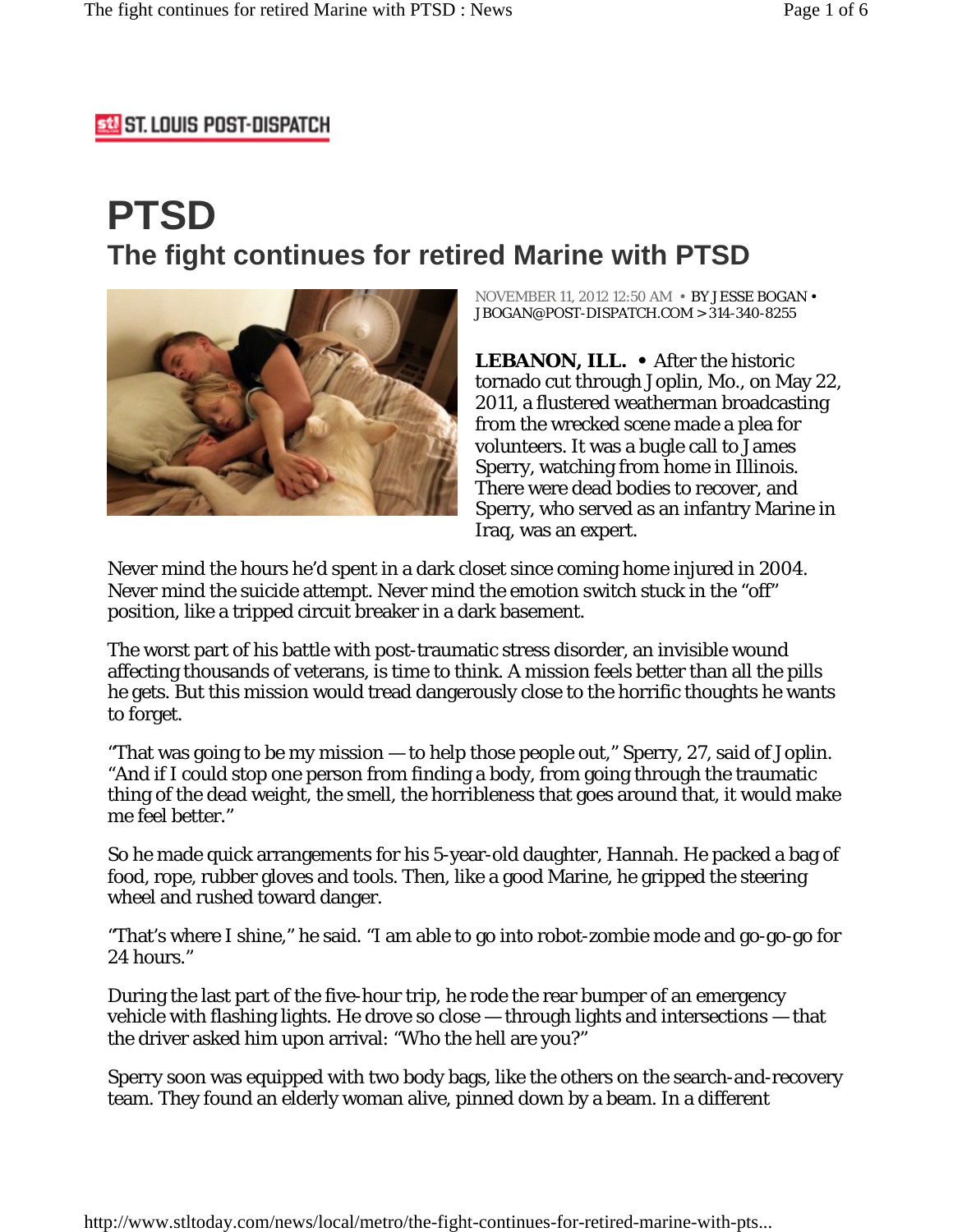location, a family asked for help looking for a loved one in wreckage because they feared what they might find.

On the count of 1-2-3, Sperry helped roll bodies into bags that day. They found eight.

He kept his composure until the long drive back to Illinois. When he had time to think again. The fight inside his head continued.

Now, he has a new mission. He tries to mentor other combat vets. And he started a collaborative, nationwide project to read the names of service members killed since the American Revolution to commemorate Veterans Day.

## **INNOCENCE LOST**

A golfer at Belleville West High School and a good student, Sperry seemed headed for business courses in college. Then Sept. 11 happened. He became fixated on becoming a Marine. He enlisted in 2003, on his 18th birthday.

It didn't matter that he scored high marks on the entrance exam. He chose the grunts. He wanted to kick in doors.

Sperry married his high school sweetheart during a break in boot camp and saw her only 27 days over the next two years. But he quickly got his wish to kick in doors in Iraq, doing phantom attacks in Fallujah.

The deployment felt like training, until his platoon started losing people. Sperry, a machine gunner, said the 31 men in his unit earned 58 purple hearts; six were killed.

Sperry lost his innocence on Aug. 15, 2004. The date is inscribed on a bracelet he wears next to the name Pfc. Fernando Hannon, one of his best friends and rack mates.

Hannon didn't want to kill anybody in Iraq, Sperry said. He had a deep laugh, loved to cook and watch soap operas. He was infatuated with the story of Cinderella. He'd saved \$50,000 since childhood for his upcoming wedding, which fellow Marines were helping plan.

Two months into the tour, Hannon was assigned to a checkpoint monitoring traffic coming in and out of Fallujah. The post had taken a lot of enemy fire. Bravado was running high. At the last minute, Sperry said, he traded spots with Hannon, who went to a quieter post in the rear. The tranquility soon went away. When Hannon engaged a white sedan headed toward a bunker, the car detonated. The bomb blast killed one Marine instantly. Hannon lost an arm and both legs.

Sperry said he alone cut down five men in an approaching car. When the skirmish was over, bodies were scattered on the ground and hanging out of burning vehicles. Charred remains needed to be bagged. Sperry volunteered for the gruesome task.

Hannon, 19, died about two hours after the car bomb attack. Word of his death devastated Sperry.

"I just remember that night opening my flak vest up, praying that one of the big mortar rounds from Fallujah would hit me in the chest, take me out of there," Sperry said.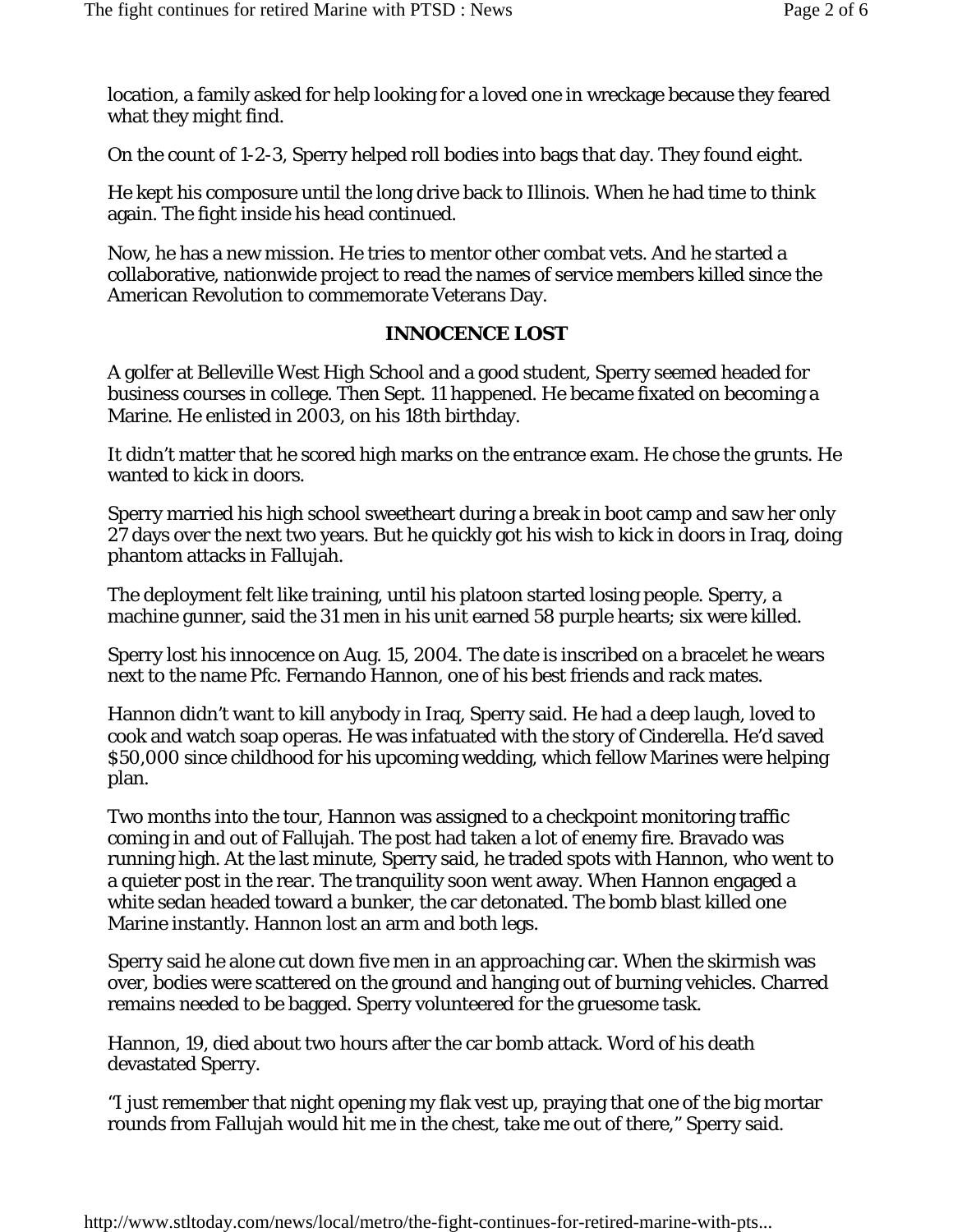Three months later, while going down a street in Fallujah, Sperry was hit in the head and chest with enemy fire. Shortly before he was evacuated, Marines guarded and encouraged him.

"You're going to be all right there, buddy. All right?" one of the Marines told him, according to video footage taken at the scene. "Hang in there, you're going to go home."

#### **PAINFUL MEMORIES**

Sperry knew something was wrong the moment he reunited with his wife. All he could do was think about his platoon going on without him. And the more time he was back, the more time he had to process all the close calls. All the direct hits. All the bodies.

He was diagnosed with PTSD and spent 16 months recuperating in hospitals. As soon as he wasn't constantly falling down from his head injury, he bought a motorcycle and chased the adrenaline rush of combat. He said he spent the next few years getting drunk and high and riding at speeds reaching 200 mph.

His wife, also a Marine, lived with him then at Camp Pendleton, Calif. Hannah was born. Sperry felt camaraderie from living around and partying with fellow Marines on base.

But the wick was lit.

He said he verbally and physically abused his wife. One night during a flashback, he tackled her down the stairs. News spread on base about a gunnery sergeant killing himself. Then Sperry got a rope and nearly did the same. He checked into a mental ward and stayed for a month. He met combat vets there who fought in Vietnam.

"It was crazy to see guys that had just suppressed it for so long, moved on and then boom — it popped up 40 years later," he said. "Then there are a lot of guys who could never move on."

Sperry was medically retired from the Marines in 2005. Two years later, he and his family moved back to Belleville. His anger continued to rage each time he saw a civilian he thought was ungrateful or ignorant about the sacrifices of war. He relished the times in line at the grocery store or eating at a restaurant when somebody would crack a joke about the sunglasses he often wears, even at night, because his eyes are sensitive to light.

"I'd say something to the effect, 'You know why I wear these sunglasses? Because I got shot in the head defending our country,'" he said. "I'd belittle them. Most of them just kind of put their head down and apologized. I'd keep going."

He couldn't relax at home either. One time in the middle of the night, he heard a loud bang at the front door. He grabbed a kitchen knife, ran outside in his underwear and tackled a man in the street.

"I took him down and held a knife to him," said Sperry, who eventually let the man go unharmed. "He was screaming about his tire."

The man's wheel had come off and hit Sperry's door.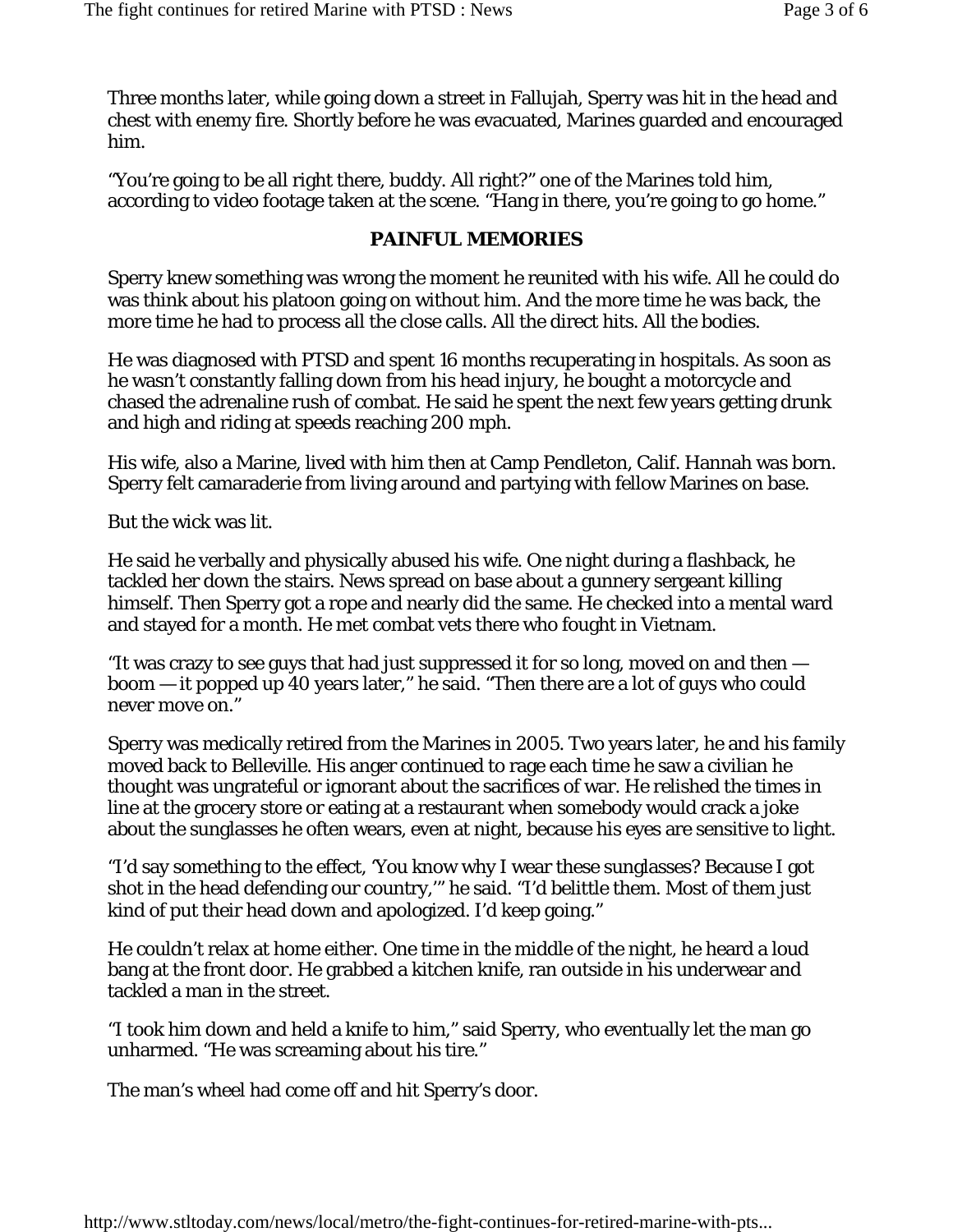Sperry moved to a quieter neighborhood in Lebanon where many of his neighbors are veterans. The turnoff to the subdivision is easy to miss, which he likes.

"I figured if it was hidden from most traffic it would be safer," he said.

Soon after the move, he got divorced.

## **'DISORDER' VS. 'INJURY'**

Sperry was one of nearly 477,000 veterans who received treatment for PTSD in 2011 at Veterans Administration medical centers, up from 272,000 in 2006. Other vets are seen outside of the VA health system, or don't seek treatment at all. Self-reliance is entrenched in military culture.

Up to 20 percent of the 2.6 million U.S. service members who deployed to Iraq and Afghanistan since 2001 are believed to have symptoms of PTSD. The type of combat and short time between multiple deployments for the long wars are contributing factors.

But only about half of service members and vets of the two wars who were diagnosed with PTSD received treatment, according to an Institute of Medicine report. Some of them feared the stigma could hurt their careers.

Still, the federal government has been credited in recent years with bolstering support for PTSD and other disorders. Mental health staff at the VA has increased from 13,800 in 2006 to 20,500. To reduce the stigma associated with seeking help, military officials have advocated swapping the "D" from "disorder" in PTSD to "I" for "injury."

Marital and behavioral problems, depression, domestic violence, substance abuse and suicidal thoughts are commonly intertwined with the illness. People with PTSD often live with an exaggerated sense of alertness and constant anxiety.

"We know that walking down the street in Mosul in 2005 wasn't as safe as walking down the street in Ladue in 2012, but to somebody with PTSD, they may not be making that distinction," said Matt Miller, a social worker for the VA in St. Louis, who works with the criminal justice system and law enforcement.

A revamped, \$6.6 million PTSD clinic at Jefferson Barracks has seen steady growth since it opened last year, on track to serve about 2,500 veterans in 2012. While the number of veterans from the wars in Iraq and Afghanistan is increasing, the outpatient clinic still treats more Vietnam-era vets.

Sperry became a regular at the Jefferson Barracks clinic, where therapists help veterans find new ways to think about the trauma they experienced and teach coping skills.

In 2011, Sperry also spent five months at the SHARE Military Initiative, a rehab program at the Shepherd Center in Atlanta for younger vets with traumatic brain injury and PTSD. The program was a turning point for Sperry, who started controlling his intake of booze, war movies and one nagging weakness — insurgent videos posted online.

And he looked to his daughter, Hannah, as motivation to keep moving forward.

## **NEW NORMAL**

http://www.stltoday.com/news/local/metro/the-fight-continues-for-retired-marine-with-pts...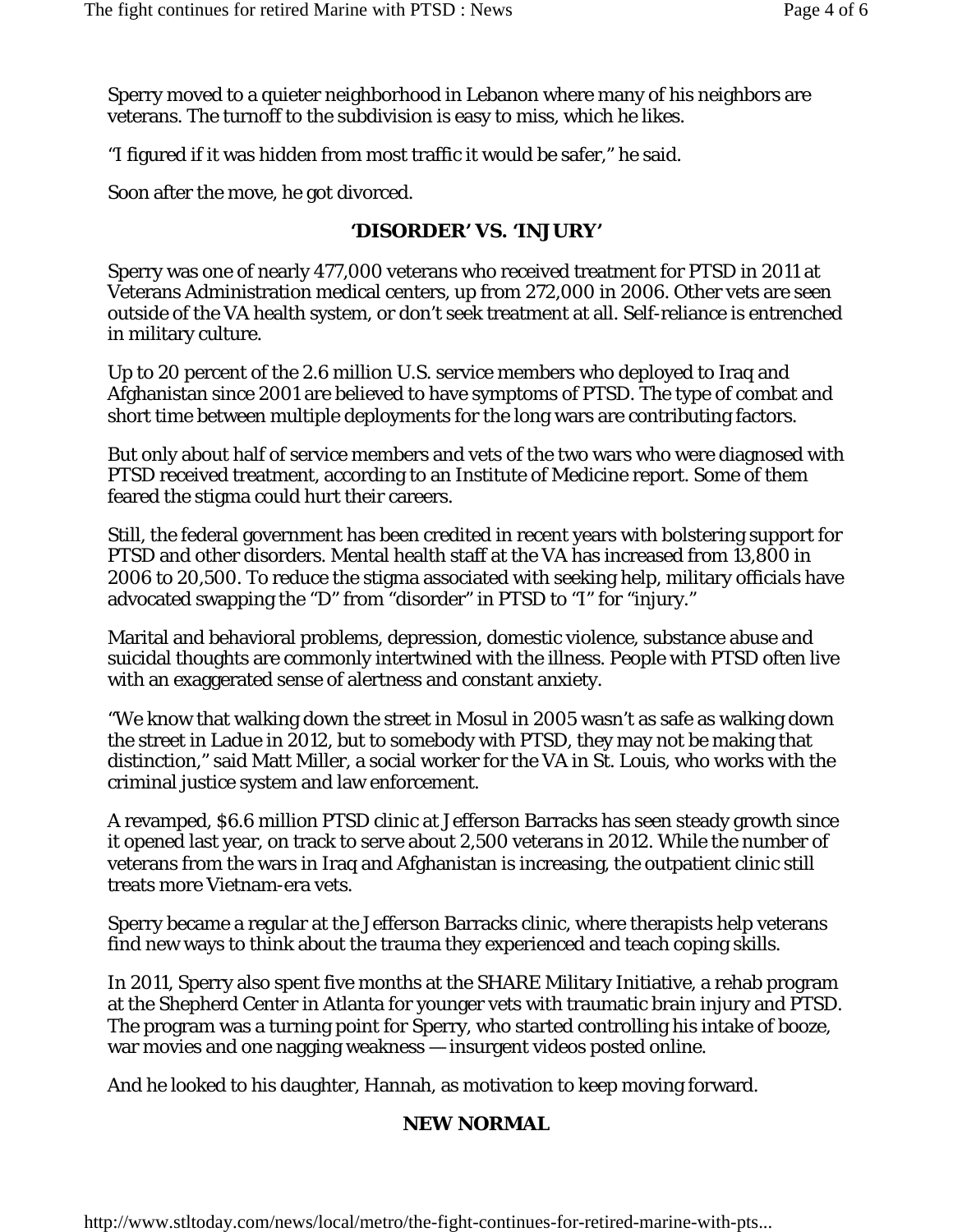Sperry has become a public face for veterans issues and is regularly invited to speak at events. He and his daughter were on the pitching mound at Busch Stadium as veterans were honored before Game 1 of the 2011 World Series. He visited with President Barack Obama in the White House.

But eight years after he was hit, Sperry still isn't in the clear. He works only part time as a carpenter. He has migraines, chronic pain and dizziness. He avoids civilians as much as possible by shopping and working out at Scott Air Force Base. He still deals with survivor's guilt.

And, in perhaps his biggest struggle, he's still numb on the inside.

"He has issues of trying not to get close to friends and family members, any closer than he needs to be," said Sperry's father, Steve, of Belleville. "I can only guess that has something to do with having lost as many friends as he lost over there."

James Sperry said he has tried to turn his emotion switch back on through therapy and exercise. It won't budge.

"I straight up tell the girls, emotionally, I am not going to be there for you," he said. "Logistically, I'll do anything for you. I'll listen to your story, but I am not going to cry when you cry."

His ex-wife declined to comment. But it's no secret that spouses and children of people with PTSD can be pushed to extremes. Krissy Stevenson, 26, of Clever, in southwest Missouri, said she has learned to focus on the good times when her husband, Christopher, has flare-ups. He's a Marine who served two tours in Iraq. He's been hospitalized for his mood disorder. He's been to jail. He still gets up at night thinking he's on patrol.

"Hold on to that part that you have fallen in love with," said Krissy, pregnant with their third child. "Every little tiny small moment."

For her, that means looking to her inventory of vases. Early in their marriage, if her husband messed up, he had to come home with three flowers in a vase.

"I have so many vases," she said.

Sperry visited with Christopher Stevenson while mentoring with the Marine Corps Wounded Warrior Regiment, which helps Marines transition to civilian life. Sperry said he encourages troubled combat vets to have the courage to reach up and grab all the hands reaching down to help.

He's trying to offer more help himself. A few months ago, he and another Marine started The Fight Continues, a nonprofit group through which they offer mentoring.

It takes time to draw combat vets out from isolation, Sperry says. It takes a schedule and spirituality, a sense of something bigger than themselves. It means controlling what you take in, staying on medications and going to therapy.

It takes finding a new mission in civilian life.